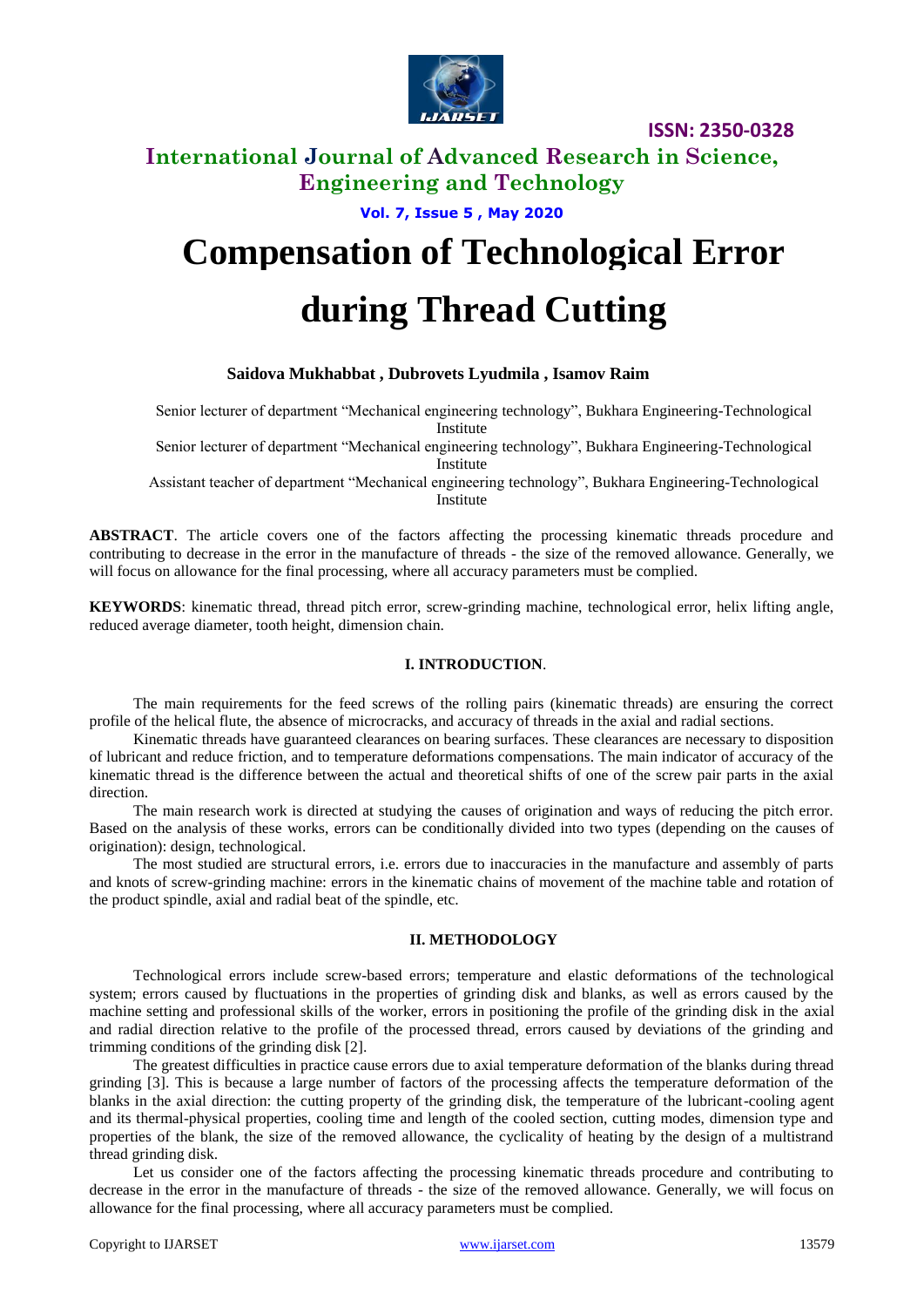

# **International Journal of Advanced Research in Science, Engineering and Technology**

### **Vol. 7, Issue 5 , May 2020**

Thread grinding is the most common method of kinematic thread finishing, and allows obtaining the seventh and lower degrees accuracy of the thread. Issues of achieving the required quality during thread grinding are currently relevant.

The following main types of thread grinding are used to form threads on the surface of parts:

1) External thread grinding on round parts,

2) Thread grinding of round parts on the inner surface,

3) Thread grinding on flat parts,

4) Tooth cutting in rails, etc.

Thread grinding process usually consists of two operations (preliminary and final grinding), and for extremely precise screws at the large thread pitch consists of three operations. It is very important to calculate the exact allowance for all operations.

The finishing of threads of the hardened lead screws is carried out on thread grinding machines. A singleprofile grinding disk with abundant cooling performs preliminary and final grinding. The use of cutting coolant reduces friction and adhesion of the chips to the working surface of the grinding disk, which preserves its cutting properties, and helps to remove heat and the resulting chips, which directly affect the accuracy of the machined thread.

The use of disks from el'bor borazon material in operations of preliminary and final grinding of the radius and lancet arched profile of the thread of the screws can simultaneously improve labor productivity, accuracy and quality of grinding. As when grinding other thread profiles, it is necessary to maintain constant temperature in the room and warm up the machine before idling for at least 0.5-1 hours. This allows grinding the screws with an exact step, the tolerance of which does not exceed 2-3 microns. To exclude vibrations during grinding and traces of cutting the work surface, the grinding wheel should carefully be balanced with the faceplate, and be aligned to the profile corresponding to the grinding thread.

The choice of disk characteristics depends on the pitch, thread length and type of grinding. Fine threads are ground with 6-M28 granularity disks. These disks provide a less rough surface of the thread, but they have a lower cutting ability than large-grain disks, and under intense cutting conditions cause burns. Too hard circles are quickly greased, and too soft intensively deteriorated and do not provide the required precision for screws production.

#### **III. EXPERIMENTAL RESULTS.**

The main technological problems of controlling the accuracy of profile gear grinding are related to variable value of allowance on the tooth profile, which depends on the technologically inherited errors of the blank coming to the grinding operation. Another problem is the incorrect distribution of the stock of the blank, which reduces productivity and accuracy when gear grinding and further can lead to defect.

Let us calculate the minimum allowance for thread-grinding processing taking into account the allowance left after turning (roughing) operation, decarburized layer after thermal operation, profile angle errors and thread pitch.

The thread is based on a helical line. If we take a piece of paper in the form of a right-angled triangle ABC, in which the BC leg is equal to the circumference of the cylinder with a diameter D, that is,  $BC = \pi D$ , and the second AC leg is equal to the height of the helical line in one turn [1]. Twisting the triangle onto a cylindrical surface, the BC leg will wrap around the cylinder once, and the hypotenuse AB will twist onto the cylinder and form on its surface *the helical line with a pitch S* equal to AC. The angle φ is called the *lifting angle of the helical line.*



**Fig 1. Formation of a helical surface**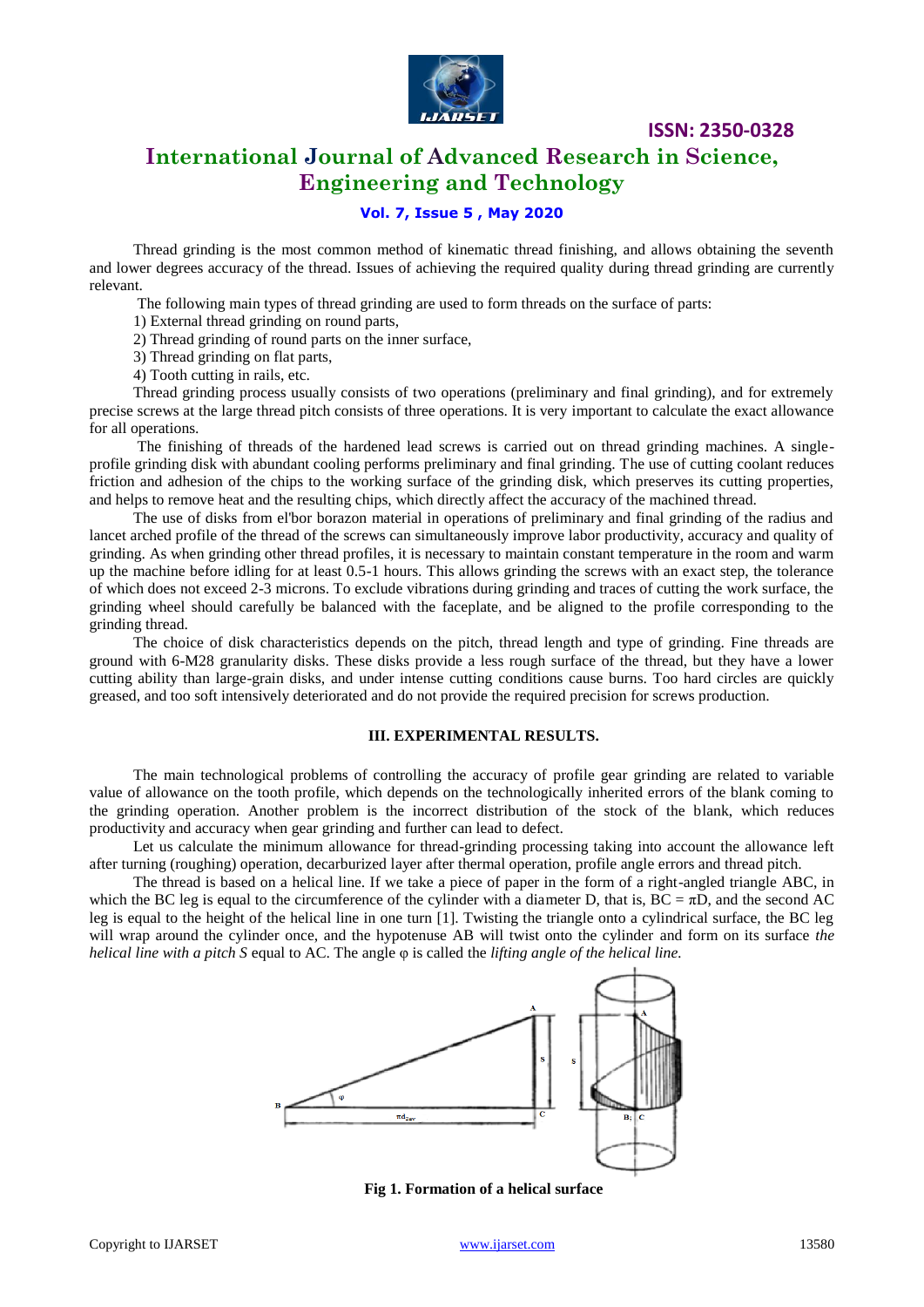

# **ISSN: 2350-0328 International Journal of Advanced Research in Science, Engineering and Technology**

### **Vol. 7, Issue 5 , May 2020**

Calculation of the reduced thread diameter  $(d_{npHB})$ , tooth cavity (S) and tolerance on it (TS).



**Fig. 2. Position of the measuring roller in the profile of teeth.**

[1] From Fig. 2 we will find the width of the cavity (chord S) on the given average diameter  $d_{np}_{HB}$  (which will be calculated later):

$$
S = 2R \cdot \sin\left(\frac{\gamma}{2}\right)
$$

$$
= \frac{d_{\text{(max)}} - d_{\text{(min)}}}{2} \cdot \text{tg20}^{\circ}\right) \cdot 2
$$

Tolerance on width of the cavity:  $TS =$ 

To determine the reduced average diameter, we calculate the height of chord (L) from the right triangle in Fig. 1. L=  $sin a$ <sup>-</sup>R;

Reduced average diameter:  $d_{npBB} = d - 2(L + R)$ . Calculation of the measuring height of the width of the tooth cavity:  $m_{mea} = \frac{d_a - d_{red}}{2}$ . Calculation of grinding allowance after turning and heat treatment.



**Fig.3 Determination of allowance.**

From a right-angled triangle in view A, we find grinding allowances Z:  $z = \sin \theta$ , where  $\alpha = \left(\frac{d_{av} - d}{2}\right)$ ; Determination of the allowance (z') for the grinding operation, taking into account the angle error ( $\Delta \alpha$ ) and step error (∆Р).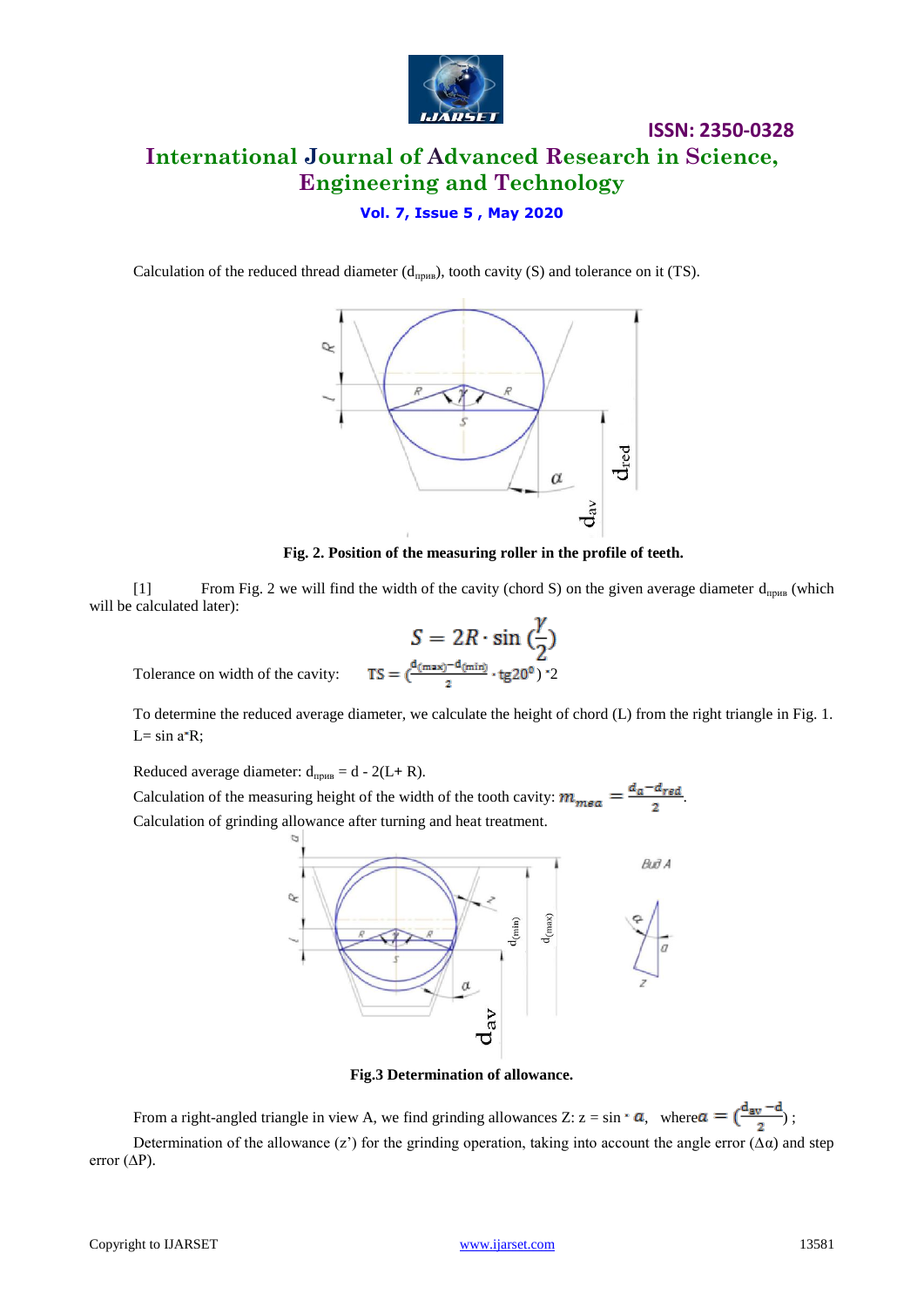

# **International Journal of Advanced Research in Science, Engineering and Technology**

### **Vol. 7, Issue 5 , May 2020**





$$
h\!\!=\!\!\frac{d_a\!-\!d_f}{2};
$$

Then calculate the angle and pitch error:

 $\Delta \alpha = a'$  —  $a = \text{tg} \alpha \cdot h$  — tg $\alpha \cdot h$ ;  $\Delta P = P_{\text{mea}} - P_{\text{nom}};$ 

From the dimensional chain we find  $z^{projection}$ :  $z'$ <sup>projection</sup> =  $z$ <sup>projection</sup> + where  $z^{projection} = z / \cos 20^{\circ}$ . Build a dimensional chain to find z' (Fig.5)



**Fig. 5. Dimensional chain**